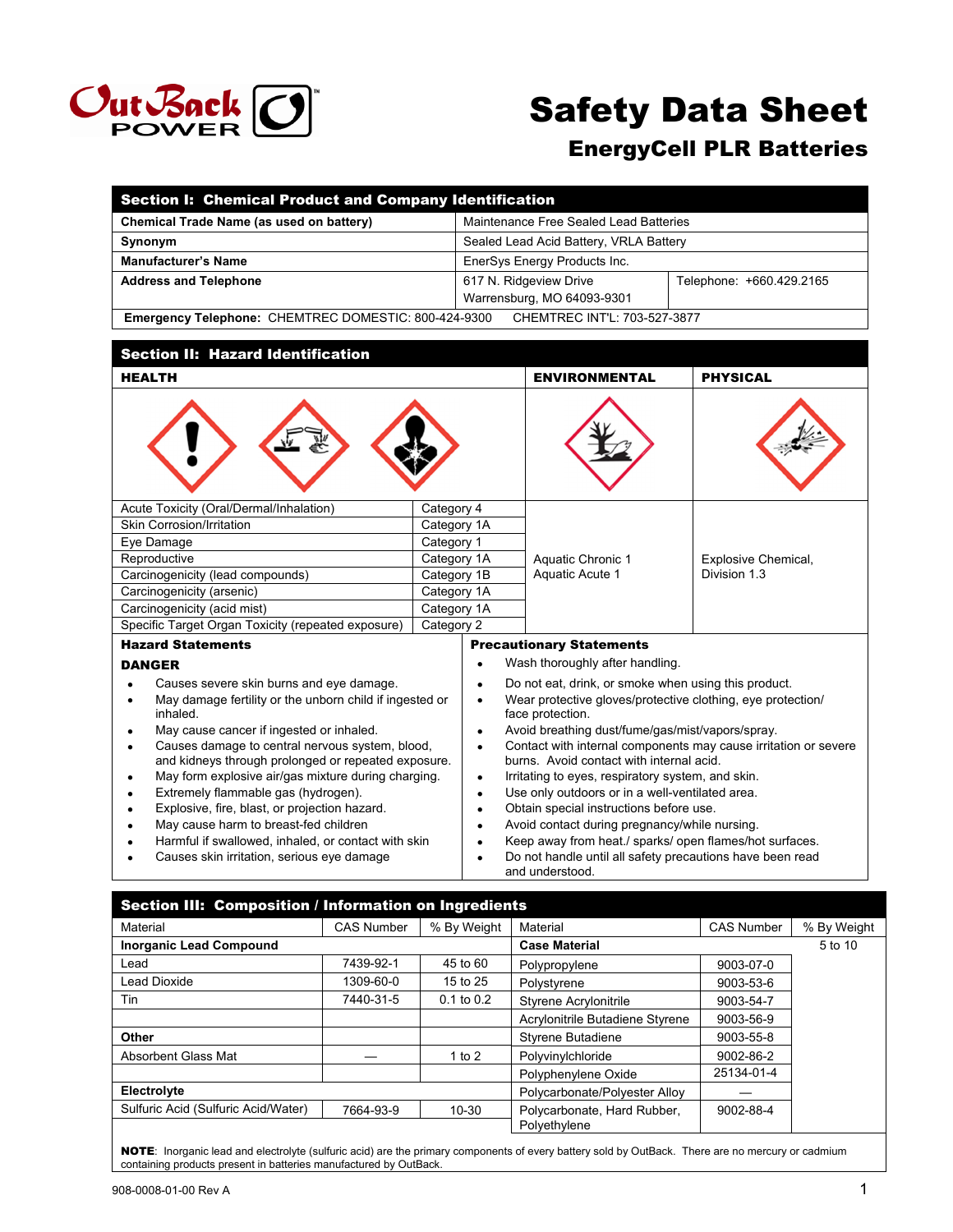| <b>Section IV: First Aid Measures</b> |                                  |                                                                                                                                                                                                                                              |  |  |
|---------------------------------------|----------------------------------|----------------------------------------------------------------------------------------------------------------------------------------------------------------------------------------------------------------------------------------------|--|--|
| <b>Inhalation</b>                     | <b>Sulfuric Acid</b>             | Remove to fresh air immediately. If breathing is difficult, give oxygen. Consult a physician.                                                                                                                                                |  |  |
|                                       | Lead                             | Remove from exposure, gargle, wash nose and lips; consult physician.                                                                                                                                                                         |  |  |
| Ingestion                             | <b>Sulfuric Acid</b>             | Give large quantities of water; do not induce vomiting, or aspiration into the lungs may occur and<br>can cause permanent injury or death; consult physician.                                                                                |  |  |
|                                       | Lead                             | Consult physician immediately.                                                                                                                                                                                                               |  |  |
| <b>Skin</b><br><b>Exposure</b>        | <b>Sulfuric Acid</b>             | Flush with large amounts of water for at least 15 minutes; remove contaminated clothing<br>completely, including shoes. If symptoms persist, seek medical attention. Wash contaminated<br>clothing before reuse. Discard contaminated shoes. |  |  |
|                                       | Lead                             | Wash immediately with soap and water.                                                                                                                                                                                                        |  |  |
| Eye<br><b>Exposure</b>                | <b>Sulfuric Acid</b><br>and Lead | Flush immediately with large amounts of water for at least 15 minutes while lifting lids. Seek<br>immediate medical attention if eyes have been exposed directly to acid.                                                                    |  |  |

#### Section V: Firefighting Measures

#### Hydrogen Flammable Limits (% by Volume):

| <b>Eytinguiching Madia</b>                       |                                                                      |  |
|--------------------------------------------------|----------------------------------------------------------------------|--|
| Lower Explosion Limit (LEL): 4.1% (Hydrogen gas) | Upper Explosion Limit (UEL): 74.2% (Hydrogen gas)   Flash Point: N/A |  |

#### Extinguishing Media

Carbon dioxide; foam; dry chemical. Avoid breathing vapors. Use appropriate media for surrounding fire.

#### Special Firefighting Procedures

Use positive pressure, self-contained breathing apparatus. Water applied to electrolyte generates heat and causes it to spatter. Wear acid-resistant clothing, gloves, face and eye protection. If batteries are on charge, shut off power to the charging equipment, but note that strings of series connected batteries may still pose risk of electric shock even when charging equipment is shut down.

#### Hazardous Combustion Products

Highly flammable hydrogen gas is generated during charging and operation of batteries. To avoid risk of fire or explosion, keep sparks or other sources of ignition away from batteries. Do not allow metallic materials to simultaneously contact negative and positive terminals of cells and batteries. Follow manufacturer's instructions for installation and service.

#### Section VI: Accidental Release Measures

#### Spill or Leak Procedures

Stop flow of material. Contain/absorb small spills with dry sand, earth, and vermiculite. Do not use combustible materials. If possible, carefully neutralize spilled electrolyte with soda ash, sodium bicarbonate, lime, etc. Wear acid-resistant clothing, boots, gloves, and face shield. Do not allow discharge of non-neutralized acid to sewer. Acid must be managed in accordance with local, state, and federal requirements. Consult state environmental agency and/or federal EPA.

#### Section VII: Handling and Storage

#### **Handling**

- Always follow warning information and instructions provided with the batteries and any device connected to them.
- Unless involved in recycling operations, do not breach the casing or empty the contents of the battery.
- There may be increased risk of electric shock from strings of connected batteries.
- Keep containers tightly closed when not in use. If battery case is broken, avoid contact with internal components.
- Cover terminals to prevent short circuits. Do not stack batteries.
- Keep away from combustible materials, organic chemicals, reducing substances, metals, strong oxidizers, and water. Use banding or stretch wrap to secure items for shipping.

#### Storage

- Store batteries in cool, dry, well-ventilated areas with impervious surfaces and adequate containment in the event of spills. Batteries should also be stored under roof for protection against adverse weather conditions.
- Separate from incompatible materials.
- Avoid damage to containers.
- Store and handle only in areas with adequate water supply and spill control.
- Keep away from fire, sparks, and heat.
- Keep away from metallic objects which could bridge the terminals on a battery and create a dangerous short circuit.

#### Charging

- Shut off power to chargers whenever not in use and before detachment of any circuit connections.
- There is a possible risk of electric shock from charging equipment and from strings of series-connected batteries, whether or not being charged.
- Batteries being charged will generate and release flammable hydrogen gas. Charging space should be ventilated. Keep battery vent caps in position. Prohibit smoking and avoid creation of flames and sparks nearby.
- Wear face and eye protection when near batteries being charged.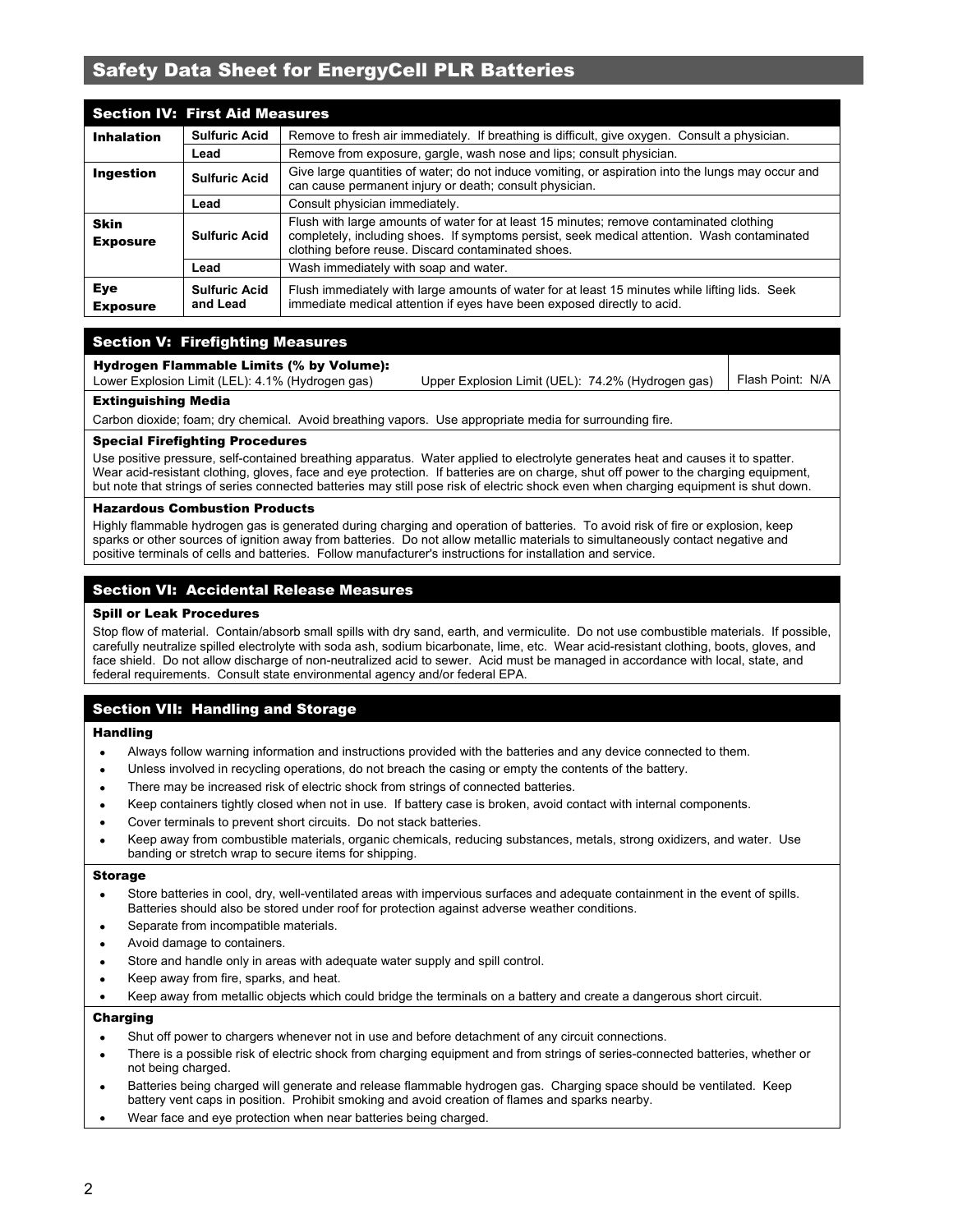| <b>Section VIII: Exposure Controls / Personal Protection</b>                       |                                                                   |                                                   |                 |                             |                       |               |
|------------------------------------------------------------------------------------|-------------------------------------------------------------------|---------------------------------------------------|-----------------|-----------------------------|-----------------------|---------------|
|                                                                                    |                                                                   | Exposure limits are measured in mg/m <sup>3</sup> |                 |                             |                       |               |
| <b>INGREDIENTS</b><br>(Chemical/Common Names)                                      | <b>OSHA PEL</b>                                                   | <b>ACGIH</b>                                      | <b>US NIOSH</b> | <b>Quebec</b><br><b>PEV</b> | Ontario<br><b>OEL</b> | <b>EU OEL</b> |
| Lead and Lead Compounds (inorganic)                                                | 0.05                                                              | 0.05                                              | 0.05            | 0.05                        | 0.05                  | 0.15(b)       |
| <b>Tin</b>                                                                         | 2                                                                 | 2                                                 | 2               | $\overline{2}$              | $\overline{2}$        | N.E           |
| <b>Electrolyte (Sulfuric Acid)</b>                                                 |                                                                   | 0.2                                               | 1               | 1                           | 0.2                   | 0.05(c)       |
| Polypropylene                                                                      | N.E                                                               | N.E                                               | N.E             | N.E                         | N.E                   | N.E           |
| <b>Polystyrene</b>                                                                 | N.E                                                               | N.E                                               | N.E             | N.E                         | N.E                   | N.E           |
| <b>Styrene Acrylonitrile</b>                                                       | N.E                                                               | N.E                                               | N.E             | N.E                         | N.E                   | N.E           |
| <b>Acrylonitrile Butadiene Styrene</b>                                             | N.E                                                               | N.E                                               | N.E             | N.E                         | N.E                   | N.E           |
| <b>Styrene Butadiene</b>                                                           | N.E                                                               | N.E                                               | N.E             | N.E                         | N.E                   | N.E           |
| Polyvinylchloride                                                                  | N.E                                                               | N.E                                               | N.E             | N.E                         | $\mathbf{1}$          | N.E           |
| Polycarbonate, Hard Rubber,<br>Polyethylene                                        | N.E                                                               | N.E                                               | N.E             | N.E                         | N.E                   | N.E           |
| <b>Polyphenylene Oxide</b>                                                         | N.E                                                               | N.E                                               | N.E             | N.E                         | N.E                   | N.E           |
| <b>Polycarbonate/Polyester Alloy</b><br>Rubber, Polyethylene                       | N.E                                                               | N.E                                               | N.E             | N.E                         | N.E                   | N.E           |
| <b>Absorbent Glass Mat</b>                                                         | N.E                                                               | N.E                                               | N.E             | N.E                         | N.E                   | N.E           |
| <b>ABBREVIATIONS</b><br>N.E.= Not Established<br>OEL = Occupational Exposure Limit | <b>NOTES</b><br>(b) As inhalable aerosol<br>(c) Thoracic fraction |                                                   |                 |                             |                       |               |

#### Engineering Controls (ventilation)

Store and handle in well-ventilated area. If mechanical ventilation is used, components must be acid-resistant.

- Handle batteries cautiously to avoid spills. Make certain vent caps are on securely. Avoid contact with internal components. Wear protective clothing, eye, and face protection when filling, charging, or handling batteries.
- Do not allow metallic materials to simultaneously contact both the positive and negative terminals of the batteries.
- Charge the batteries in areas with adequate ventilation. General dilution ventilation is acceptable.

#### Respiratory Protection (NIOSH/MSHA approved)

None required under normal conditions. When concentrations of sulfuric acid mist are known to exceed the PEL (Permissible Exposure Limit), use NIOSH or MSHA-approved respiratory protection.

#### Skin Protection

 If battery case is damaged, use rubber or plastic acid-resistant gloves with elbow-length gauntlet, acid-resistant apron, clothing, and boots.

#### Eye Protection

• If battery case is damaged, use chemical goggles or face shield.

#### Other Protection

Under severe exposure emergency conditions, wear acid-resistant clothing and boots.

| <b>Section IX: Physical and Chemical Properties</b> |                                                     |                                                                                                                   |                                          |  |  |  |
|-----------------------------------------------------|-----------------------------------------------------|-------------------------------------------------------------------------------------------------------------------|------------------------------------------|--|--|--|
|                                                     | <b>Properties Listed Below are for Electrolyte:</b> |                                                                                                                   |                                          |  |  |  |
| <b>Boiling Point:</b>                               | 203 to 240 °F                                       | Specific Gravity ( $H_2O = 1$ ):                                                                                  | 1.215 to 1.350                           |  |  |  |
| <b>Melting Point:</b>                               | N/A                                                 | Vapor Pressure (mm Hg):                                                                                           | 10                                       |  |  |  |
| <b>Solubility in Water:</b>                         | 100%                                                | Vapor Density (AIR = 1):                                                                                          | Greater than 1                           |  |  |  |
| <b>Evaporation Rate:</b><br>(Butyl Acetate = 1)     | Less than 1                                         | % Volatile by Weight:                                                                                             | N/A                                      |  |  |  |
| pH:                                                 | $~1$ to 2                                           | <b>Flash Point:</b>                                                                                               | Below room temperature (as hydrogen gas) |  |  |  |
| <b>LEL (Lower Explosive Limit):</b>                 | 4.1% (Hydrogen)                                     | UEL (Upper Explosive Limit):                                                                                      | 74.2% (Hydrogen)                         |  |  |  |
| <b>Appearance and Odor:</b>                         |                                                     | Manufactured article; no apparent odor.<br>Electrolyte is a clear liquid with a sharp, penetrating, pungent odor. |                                          |  |  |  |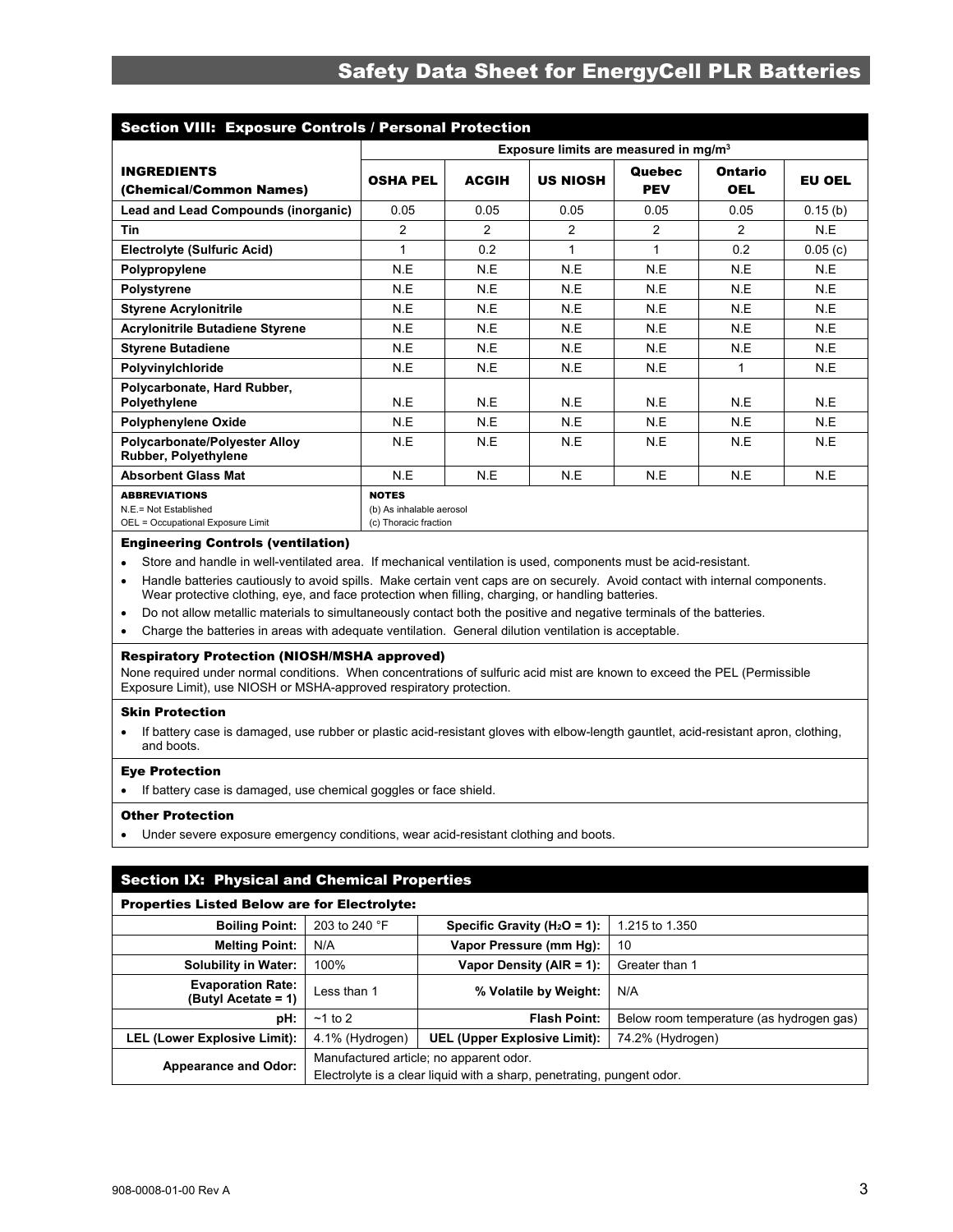| <b>Section X: Stability and Reactivity</b>                                                                                                                               |                   |                                                                                         |                                                                                                                                                                                                                                                                                                     |                                                                                                                                                                                                        |  |
|--------------------------------------------------------------------------------------------------------------------------------------------------------------------------|-------------------|-----------------------------------------------------------------------------------------|-----------------------------------------------------------------------------------------------------------------------------------------------------------------------------------------------------------------------------------------------------------------------------------------------------|--------------------------------------------------------------------------------------------------------------------------------------------------------------------------------------------------------|--|
| <b>Stability:</b>                                                                                                                                                        |                   | Stable X                                                                                |                                                                                                                                                                                                                                                                                                     | Unstable                                                                                                                                                                                               |  |
|                                                                                                                                                                          |                   |                                                                                         |                                                                                                                                                                                                                                                                                                     | This product is stable under normal conditions at ambient temperature.                                                                                                                                 |  |
| <b>Conditions To Avoid:</b> Prolonged overcharge at high current; sources of ignition                                                                                    |                   |                                                                                         |                                                                                                                                                                                                                                                                                                     |                                                                                                                                                                                                        |  |
| Incompatibility<br>(Materials to<br>Avoid)                                                                                                                               |                   |                                                                                         | Contact with combustibles and organic materials may cause fire and explosion. Also reacts violently<br>with strong reducing agents, metals, sulfur trioxide gas, strong oxidizers, and water. Contact with<br>metals may produce toxic sulfur dioxide fumes and may release flammable hydrogen gas. |                                                                                                                                                                                                        |  |
| Avoid contact with strong acids, bases, halides, halogenates, potassium nitrate, permanganate,<br>Lead<br>peroxides, nascent hydrogen, and reducing agents.<br>Compounds |                   |                                                                                         |                                                                                                                                                                                                                                                                                                     |                                                                                                                                                                                                        |  |
| <b>Hazardous</b>                                                                                                                                                         | Electrolyte       | Sulfur trioxide, carbon monoxide, sulfuric acid mist, sulfur dioxide, hydrogen sulfide. |                                                                                                                                                                                                                                                                                                     |                                                                                                                                                                                                        |  |
| <b>Decomposition</b><br><b>Products</b>                                                                                                                                  | Lead<br>Compounds |                                                                                         |                                                                                                                                                                                                                                                                                                     | Temperatures above the melting point are likely to produce toxic metal fume, vapor, or dust; contact<br>with strong acid or base or presence of nascent hydrogen may generate highly toxic arsine gas. |  |
|                                                                                                                                                                          |                   |                                                                                         |                                                                                                                                                                                                                                                                                                     |                                                                                                                                                                                                        |  |

Hazardous Polymerization: Will not occur.

| <b>Section XI: Toxicological Information</b>                                                         |                                                    |                                                                                                                                                                                                                                                                                                                                                                                                                                                                                                                                         |  |
|------------------------------------------------------------------------------------------------------|----------------------------------------------------|-----------------------------------------------------------------------------------------------------------------------------------------------------------------------------------------------------------------------------------------------------------------------------------------------------------------------------------------------------------------------------------------------------------------------------------------------------------------------------------------------------------------------------------------|--|
|                                                                                                      | <b>Non-human Toxicological Data: Not available</b> |                                                                                                                                                                                                                                                                                                                                                                                                                                                                                                                                         |  |
|                                                                                                      | <b>Sulfuric Acid</b>                               | Harmful by all routes of entry.                                                                                                                                                                                                                                                                                                                                                                                                                                                                                                         |  |
| <b>Routes of Entry</b><br><b>Lead Compounds</b>                                                      |                                                    | Hazardous exposure can occur only when product is heated, oxidized, or otherwise<br>processed or damaged to create dust, vapor, or fume. The presence of nascent hydrogen<br>may generate highly toxic arsine gas.                                                                                                                                                                                                                                                                                                                      |  |
| <b>Inhalation</b>                                                                                    | <b>Sulfuric Acid</b>                               | Breathing of sulfuric acid vapors or mists may cause irritation of upper respiratory and lungs.                                                                                                                                                                                                                                                                                                                                                                                                                                         |  |
|                                                                                                      | <b>Lead Compounds</b>                              | Inhalation of lead dust or fumes may cause irritation of upper respiratory tract and lungs.                                                                                                                                                                                                                                                                                                                                                                                                                                             |  |
|                                                                                                      | <b>Sulfuric Acid</b>                               | May cause severe irritation of mouth, throat, esophagus, and stomach.                                                                                                                                                                                                                                                                                                                                                                                                                                                                   |  |
| Ingestion                                                                                            | <b>Lead Compounds</b>                              | Acute ingestion may cause abdominal pain, nausea, vomiting, diarrhea, and severe<br>cramping. This may lead rapidly to systemic toxicity and must be treated by a physician.                                                                                                                                                                                                                                                                                                                                                            |  |
| <b>Skin Contact</b>                                                                                  | <b>Sulfuric Acid</b>                               | Severe irritation, burns and ulceration.                                                                                                                                                                                                                                                                                                                                                                                                                                                                                                |  |
|                                                                                                      | <b>Lead Compounds</b>                              | Not absorbed through the skin.                                                                                                                                                                                                                                                                                                                                                                                                                                                                                                          |  |
|                                                                                                      | <b>Sulfuric Acid</b>                               | Severe irritation, burns, cornea damage, and blindness.                                                                                                                                                                                                                                                                                                                                                                                                                                                                                 |  |
| <b>Eye Contact</b><br><b>Lead Compounds</b>                                                          |                                                    | May cause eye irritation.                                                                                                                                                                                                                                                                                                                                                                                                                                                                                                               |  |
| <b>Sulfuric Acid</b><br><b>Effects of</b><br><b>Overexposure</b><br><b>Lead Compounds</b><br>(Acute) |                                                    | Severe skin irritation, damage to cornea, upper respiratory irritation.                                                                                                                                                                                                                                                                                                                                                                                                                                                                 |  |
|                                                                                                      |                                                    | Symptoms of toxicity include headache, fatigue, abdominal pain, loss of appetite,<br>muscular aches and weakness, sleep disturbances and irritability.                                                                                                                                                                                                                                                                                                                                                                                  |  |
|                                                                                                      | <b>Sulfuric Acid</b>                               | Possible erosion of tooth enamel, inflammation of nose, throat and bronchial tubes.                                                                                                                                                                                                                                                                                                                                                                                                                                                     |  |
| <b>Effects of</b><br><b>Overexposure</b><br><b>Lead Compounds</b><br>(Chronic)                       |                                                    | Anemia; neuropathy, particularly of the motor nerves, with wrist drop; kidney damage;<br>reproductive changes in males and females. Repeated exposure to lead and lead<br>compounds in the workplace may result in nervous system toxicity. Some toxicologists<br>report abnormal conduction velocities in persons with blood lead levels of 50mcg / 100 ml<br>or higher. Heavy lead exposure may result in central nervous system damage,<br>encephalopathy, and damage to the blood-forming (hematopoietic) tissues.                  |  |
| <b>Carcinogenicity</b>                                                                               | <b>Sulfuric Acid</b>                               | The International Agency for Research on Cancer (IARC) has classified "strong inorganic<br>acid mist containing sulfuric acid" as a Group 1 carcinogen, a substance that is<br>carcinogenic to humans. This classification does not apply to liquid forms of sulfuric acid<br>or sulfuric acid solutions contained within a battery. Inorganic acid mist (sulfuric acid mist)<br>is not generated under normal use of this product. Misuse of the product, such as<br>overcharging, may result in the generation of sulfuric acid mist. |  |
|                                                                                                      | <b>Lead Compounds</b>                              | Lead is listed as a Group 2A carcinogen, likely in animals at extreme doses. Per the<br>guidance found in OSHA 29 CFR 1910.1200 Appendix F, this is approximately equivalent<br>to GHS Category 1B. Proof of carcinogenicity in humans is lacking at present.                                                                                                                                                                                                                                                                           |  |
| <b>Medical Conditions Generally Aggravated by Exposure:</b>                                          |                                                    |                                                                                                                                                                                                                                                                                                                                                                                                                                                                                                                                         |  |

Overexposure to sulfuric acid mist may cause lung damage and aggravate pulmonary conditions. Contact of sulfuric acid with skin may aggravate diseases such as eczema and contact dermatitis. Lead and its compounds can aggravate some forms of kidney, liver, and neurologic diseases.

| <b>Acute</b>    | <b>Inhalation LD50</b> |                                                                      | Oral LD50             |                                                                               |
|-----------------|------------------------|----------------------------------------------------------------------|-----------------------|-------------------------------------------------------------------------------|
| <b>Toxicity</b> | Electrolyte            | LC50 rat: $375 \text{ mg/m}^3$                                       | Electrolyte           | Rat: 2140 mg/kg                                                               |
|                 |                        | LC50 quinea pig: $510 \text{ mg/m}^3$                                |                       |                                                                               |
|                 | <b>Elemental Lead</b>  | Acute Toxicity Point Estimate = 4500 ppmV<br>(based on lead bullion) | <b>Elemental Lead</b> | Acute Toxicity Estimate =<br>500 mg/kg body weight<br>(based on lead bullion) |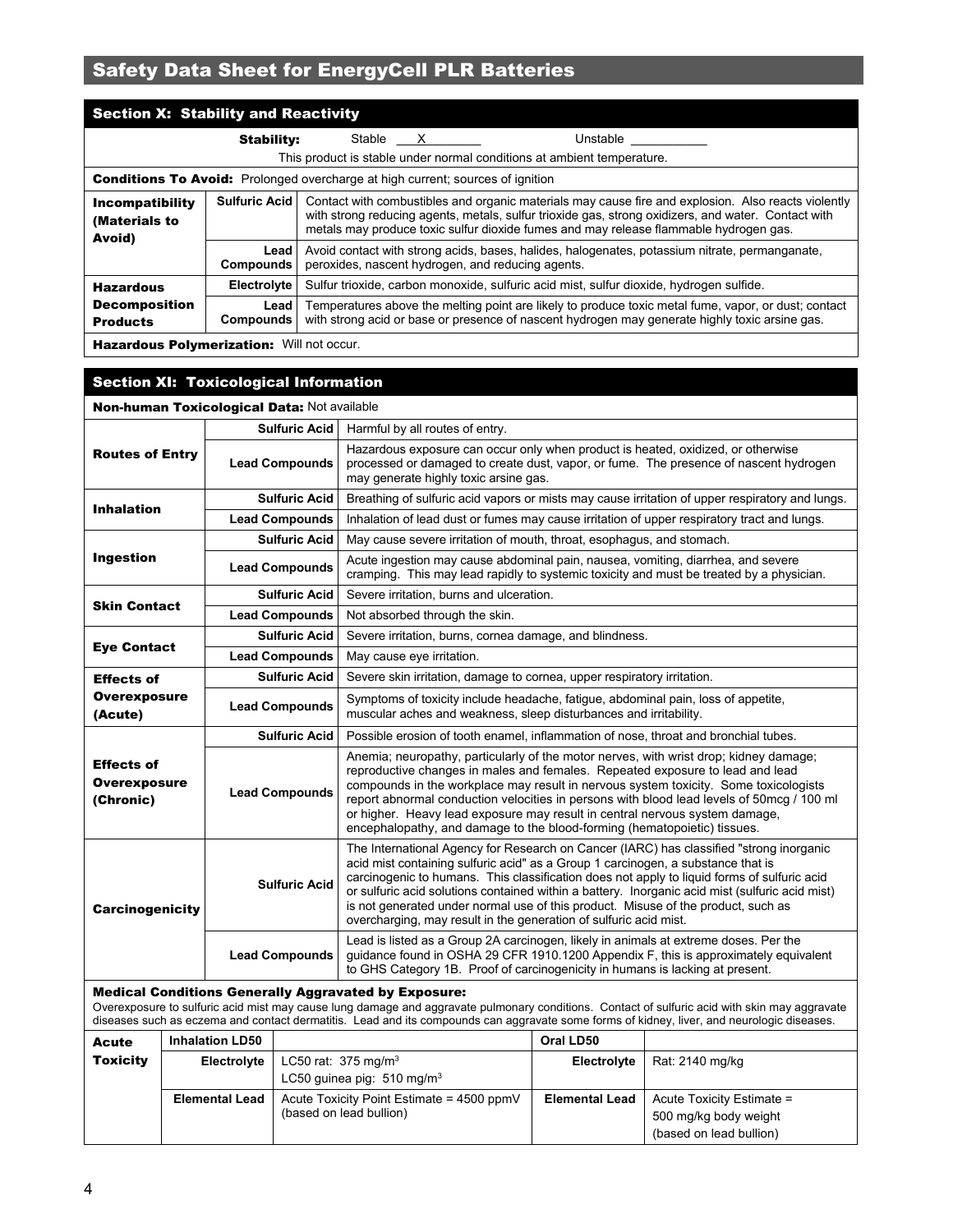#### Additional Health Data:

All heavy metals, including the hazardous ingredients in this product, are taken into the body primarily by inhalation and ingestion. Most inhalation problems can be avoided by adequate precautions such as the ventilation and respiratory protection covered in Section 8. Follow good personal hygiene to avoid inhalation and ingestion: wash hands, face, neck, and arms thoroughly before eating, smoking, or leaving the worksite. Keep contaminated clothing out of non-contaminated areas or wear cover clothing when in such areas. Restrict the use and presence of food, tobacco, and cosmetics to non-contaminated areas. Work clothes and work equipment used in contaminated areas must remain in designated areas and never be taken home or laundered with personal non-contaminated clothing. This product is intended for industrial use only and should be isolated from children and their environment.

The 19<sup>th</sup> Amendment to EC Directive 67/548/EEC classified lead compounds, but not lead in metal form, as possibly toxic to reproduction.

Risk phrase 61: May cause harm to the unborn child; applies to lead compounds, especially soluble forms.

#### Section XII: Ecological Information

| <b>Environmental</b><br>Fate | Lead is very persistent in soil and sediments. No data on environmental degradation. Mobility of metallic lead<br>between ecological compartments is slow. Bioaccumulation of lead occurs in aquatic and terrestrial animals and<br>plants but little bioaccumulation occurs through the food chain. Most studies include lead compounds and not<br>elemental lead. |                                                          |  |  |  |  |
|------------------------------|---------------------------------------------------------------------------------------------------------------------------------------------------------------------------------------------------------------------------------------------------------------------------------------------------------------------------------------------------------------------|----------------------------------------------------------|--|--|--|--|
| <b>Environmental</b>         |                                                                                                                                                                                                                                                                                                                                                                     | <b>Aquatic Toxicity</b>                                  |  |  |  |  |
| <b>Toxicity</b>              | <b>Sulfuric Acid</b>                                                                                                                                                                                                                                                                                                                                                | 24 hr LC50, freshwater fish (Brachydanio rerio): 82 mg/L |  |  |  |  |
|                              |                                                                                                                                                                                                                                                                                                                                                                     | 96 hr LOEC, freshwater fish (Cyprinus carpio): 22 mg/L   |  |  |  |  |
|                              | 48 hr LC50 (modeled for aquatic invertebrates): <1 mg/L, based on lead bullion<br>Lead                                                                                                                                                                                                                                                                              |                                                          |  |  |  |  |
|                              | Additional                                                                                                                                                                                                                                                                                                                                                          | No known effects on stratospheric ozone depletion        |  |  |  |  |
|                              | information:                                                                                                                                                                                                                                                                                                                                                        | Volatile organic compounds: 0% (by Volume)               |  |  |  |  |
|                              |                                                                                                                                                                                                                                                                                                                                                                     | Water Endangering Class (WGK): NA                        |  |  |  |  |

#### Section XIII: Disposal Considerations (United States)

|                    | Spent batteries Send to secondary lead smelter for recycling. Spent lead-acid batteries are not regulated as hazardous waste<br>when the requirements of 40 CFR Section 266.80 are met. This should be managed in accordance with<br>approved local, state and federal requirements. Consult state environmental agency and/or federal EPA. |
|--------------------|---------------------------------------------------------------------------------------------------------------------------------------------------------------------------------------------------------------------------------------------------------------------------------------------------------------------------------------------|
| <b>Electrolyte</b> | Place neutralized slurry into sealed containers and handle as applicable with state and federal regulations.<br>Large water-diluted spills, after neutralization and testing, should be managed in accordance with approved local,<br>state, and federal requirements. Consult state environmental agency and/or federal EPA.               |
|                    | NOTE: Following local, State/Provincial, and Federal/National regulations applicable to end-of-life characteristics will be the responsibility of the end user.                                                                                                                                                                             |

#### Section XIV: Transport Information

| <b>U.S. DOT</b>                                                                                                  | Excepted from the hazardous materials regulations (HMR) because the batteries meet the<br>requirements of 49 CFR 173.159(f) and 49 CFR 173.159a of the U.S. Department of<br>Transportation's HMR.<br>Battery and outer package must be marked "NONSPILLABLE" or "NONSPILLABLE BATTERY"<br>Battery terminals must be protected against short circuits. |
|------------------------------------------------------------------------------------------------------------------|--------------------------------------------------------------------------------------------------------------------------------------------------------------------------------------------------------------------------------------------------------------------------------------------------------------------------------------------------------|
| <b>IATA Dangerous Goods</b><br><b>Regulations DGR</b>                                                            | Excepted from the dangerous goods regulations because the batteries meet the requirements of<br>Packing Instruction 872 and Special Provisions A67 of the International Air Transportation<br>Association (IATA) Dangerous Goods Regulations and International Civil Aviation Organization<br>(ICAO) Technical Instructions.                           |
|                                                                                                                  | Battery terminals must be protected against short circuits.<br>$\bullet$<br>The words "NOT RESTRICTED, SPECIAL PROVISION A67" must be provided on an air waybill<br>$\bullet$<br>when air waybill is issued.                                                                                                                                           |
| <b>IMDG</b>                                                                                                      | Excepted from the dangerous goods regulations for transport by sea because the batteries meet<br>٠<br>the requirements of Special Provision 238 of the International Maritime Dangerous Goods (IMDG<br>CODE).<br>Battery terminals must be protected against short circuits.                                                                           |
| <b>Requirements for Safe</b>                                                                                     | Warning - Electrical Fire Hazard - Protect against shorting                                                                                                                                                                                                                                                                                            |
| <b>Shipping and Handling</b><br>of Cyclon Cells                                                                  | Terminals can short and cause a fire if not insulated during shipping. Cyclon product must be<br>labeled "NONSPILLABLE" during shipping.<br>Follow all federal shipping regulations. See section IX of this sheet and CFR 49 Parts 171 through<br>$\bullet$<br>180, available online at wwww.gpoaccess.gov.                                            |
| <b>Requirements for</b><br><b>Shipping Cyclon</b><br><b>Product Assembled</b><br><b>Into Multicell Batteries</b> | Assembled batteries must have short circuit protection during shipping. Exposed terminals,<br>$\bullet$<br>connectors, or lead wires must be insulated with a durable inert material to prevent exposure during<br>shipping.                                                                                                                           |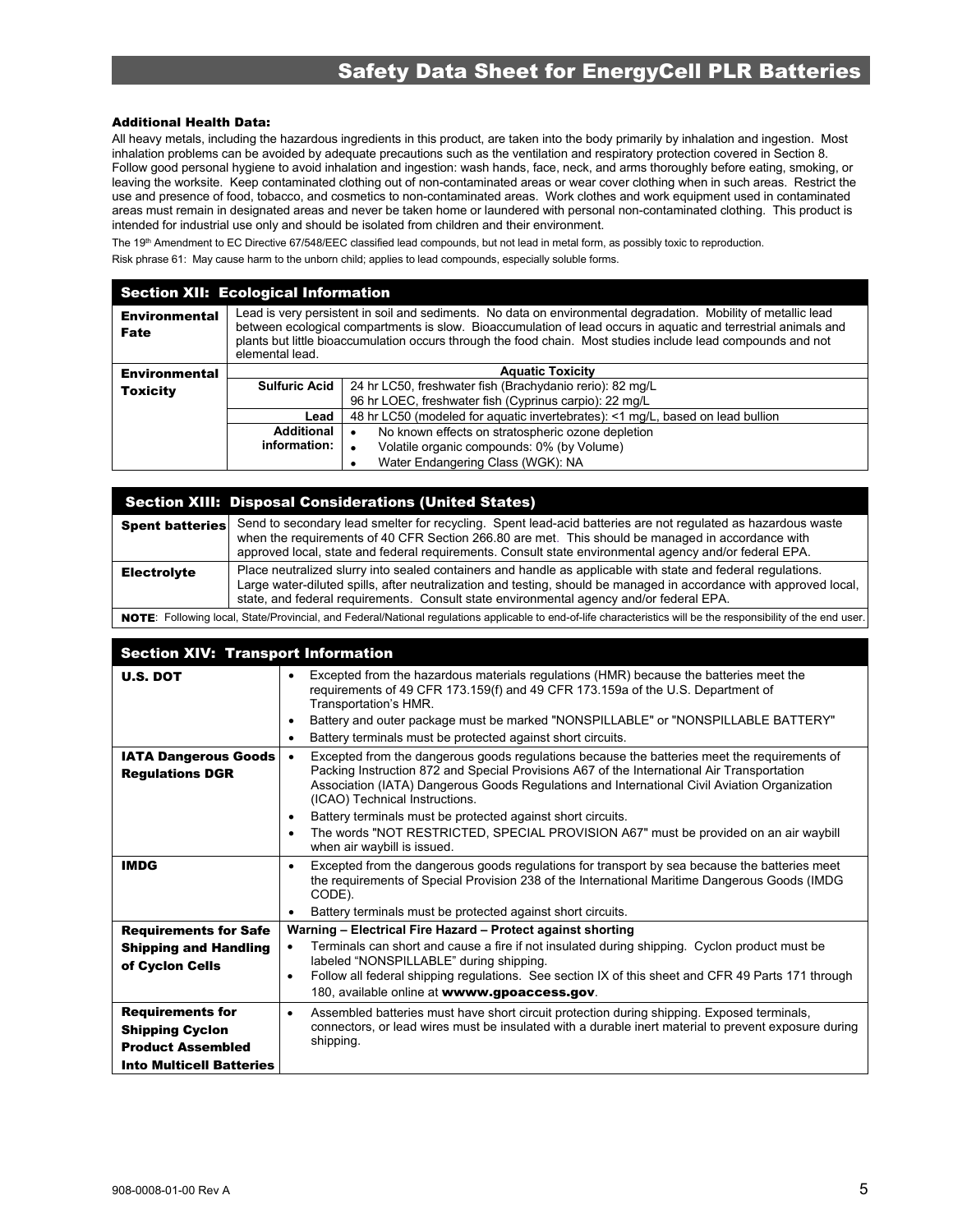| <b>Section XV: Regulatory Information</b>                   |                                                                                                                                                                                                                                                                                                                                                                                                                           |                                                                                                                                                                                                                                                                                                                                                                                                                                                                                                                                                                                                                           |                                                                                                                                                                                                                                               |                                                                                                                                                                                                                                                                                 |  |  |
|-------------------------------------------------------------|---------------------------------------------------------------------------------------------------------------------------------------------------------------------------------------------------------------------------------------------------------------------------------------------------------------------------------------------------------------------------------------------------------------------------|---------------------------------------------------------------------------------------------------------------------------------------------------------------------------------------------------------------------------------------------------------------------------------------------------------------------------------------------------------------------------------------------------------------------------------------------------------------------------------------------------------------------------------------------------------------------------------------------------------------------------|-----------------------------------------------------------------------------------------------------------------------------------------------------------------------------------------------------------------------------------------------|---------------------------------------------------------------------------------------------------------------------------------------------------------------------------------------------------------------------------------------------------------------------------------|--|--|
| <b>United States</b><br><b>EPA SARA</b><br><b>Title III</b> | Section 302<br><b>EPCRA</b><br><b>Extremely</b><br>Hazardous<br><b>Substances</b><br>(EHS)                                                                                                                                                                                                                                                                                                                                | Sulfuric acid is a listed "Extremely Hazardous Substance" under EPCRA, with a Threshold<br>Planning Quantity (TPQ) of 1,000 lbs. EPCRA Section 302 notification is required if 1,000<br>Ibs. or more of sulfuric acid is present at one site (40 CFR 370.10). For more information<br>consult 40 CFR Part 355. The quantity of sulfuric acid will vary by battery type. Contact your<br>OutBack representative for additional information.                                                                                                                                                                                |                                                                                                                                                                                                                                               |                                                                                                                                                                                                                                                                                 |  |  |
|                                                             | Section 304<br><b>CERCLA</b><br><b>Hazardous</b><br><b>Substances</b>                                                                                                                                                                                                                                                                                                                                                     |                                                                                                                                                                                                                                                                                                                                                                                                                                                                                                                                                                                                                           | Reportable Quantity (RQ) for spilled 100% sulfuric acid under CERCLA (Superfund) and<br>EPCRA (Emergency Planning and Community Right to Know Act) is 1,000 lbs. State and<br>local reportable quantities for spilled sulfuric acid may vary. |                                                                                                                                                                                                                                                                                 |  |  |
|                                                             | <b>Section 311/312</b><br>Hazard<br>Categorization                                                                                                                                                                                                                                                                                                                                                                        |                                                                                                                                                                                                                                                                                                                                                                                                                                                                                                                                                                                                                           |                                                                                                                                                                                                                                               | EPCRA Section 312 Tier Two reporting is required for non-automotive batteries if sulfuric<br>acid is present in quantities of 500 lbs. or more and/or if lead is present in quantities of<br>10,000 lbs. or more. For more information consult 40 CFR 370.10 and 40 CFR 370.40. |  |  |
|                                                             | Section 313<br><b>EPCRA Toxic</b><br><b>Substances</b>                                                                                                                                                                                                                                                                                                                                                                    | 40 CFR section 372.38 (b) states: If a toxic chemical is present in an article at a<br>covered facility, a person is not required to consider the quantity of the toxic chemical<br>present in such article when determining whether an applicable threshold has been met<br>under § 372.25, § 372.27, or § 372.28 or determining the amount of release to be reported<br>under § 372.30. This exemption applies whether the person received the article from<br>another person or the person produced the article. However, this exemption applies only<br>to the quantity of the toxic chemical present in the article. |                                                                                                                                                                                                                                               |                                                                                                                                                                                                                                                                                 |  |  |
|                                                             |                                                                                                                                                                                                                                                                                                                                                                                                                           | codes 20 through 39, the following information is provided to enable you to complete the required reports:                                                                                                                                                                                                                                                                                                                                                                                                                                                                                                                |                                                                                                                                                                                                                                               | Supplier Notification: This product contains toxic chemicals, which may be reportable under EPCRA Section<br>313 Toxic Chemical Release Inventory (Form R) requirements. If you are a manufacturing facility under SIC                                                          |  |  |
|                                                             | <b>Toxic Chemical</b>                                                                                                                                                                                                                                                                                                                                                                                                     |                                                                                                                                                                                                                                                                                                                                                                                                                                                                                                                                                                                                                           | <b>CAS Number</b>                                                                                                                                                                                                                             | Approximate % by Weight                                                                                                                                                                                                                                                         |  |  |
|                                                             | Lead                                                                                                                                                                                                                                                                                                                                                                                                                      |                                                                                                                                                                                                                                                                                                                                                                                                                                                                                                                                                                                                                           | 7439-92-1                                                                                                                                                                                                                                     | 45 to 60                                                                                                                                                                                                                                                                        |  |  |
|                                                             | Electrolyte (Sulfuric Acid / Water)                                                                                                                                                                                                                                                                                                                                                                                       |                                                                                                                                                                                                                                                                                                                                                                                                                                                                                                                                                                                                                           | 7664-93-9                                                                                                                                                                                                                                     | 15 to 20                                                                                                                                                                                                                                                                        |  |  |
|                                                             | Tin                                                                                                                                                                                                                                                                                                                                                                                                                       |                                                                                                                                                                                                                                                                                                                                                                                                                                                                                                                                                                                                                           | 7440-31-5                                                                                                                                                                                                                                     | $0.1$ to $0.2$                                                                                                                                                                                                                                                                  |  |  |
|                                                             |                                                                                                                                                                                                                                                                                                                                                                                                                           | See 40 CFR Part 370 for more details.                                                                                                                                                                                                                                                                                                                                                                                                                                                                                                                                                                                     |                                                                                                                                                                                                                                               |                                                                                                                                                                                                                                                                                 |  |  |
|                                                             |                                                                                                                                                                                                                                                                                                                                                                                                                           | provided with the first shipment of each calendar year.                                                                                                                                                                                                                                                                                                                                                                                                                                                                                                                                                                   | • If you distribute this product to other manufacturers in SIC Codes 20 through 39, this information must be                                                                                                                                  |                                                                                                                                                                                                                                                                                 |  |  |
|                                                             | $\bullet$<br>products".                                                                                                                                                                                                                                                                                                                                                                                                   | The Section 313 supplier notification requirement does not apply to batteries, which are "consumer"                                                                                                                                                                                                                                                                                                                                                                                                                                                                                                                       |                                                                                                                                                                                                                                               |                                                                                                                                                                                                                                                                                 |  |  |
| <b>TSCA</b>                                                 | <b>Section 8b</b><br><b>Inventory Status</b>                                                                                                                                                                                                                                                                                                                                                                              |                                                                                                                                                                                                                                                                                                                                                                                                                                                                                                                                                                                                                           |                                                                                                                                                                                                                                               | All chemicals comprising this product are either exempt or listed on the TSCA Inventory.                                                                                                                                                                                        |  |  |
|                                                             | <b>Section 12b</b><br>(40 CFR<br>Part 707.60(b))                                                                                                                                                                                                                                                                                                                                                                          | No notice of export will be required for articles, except PCB articles, unless the Agency<br>so requires in the context of individual section 5, 6, or 7 actions.                                                                                                                                                                                                                                                                                                                                                                                                                                                         |                                                                                                                                                                                                                                               |                                                                                                                                                                                                                                                                                 |  |  |
|                                                             | <b>Section 13</b><br>(40 CFR<br>Part 707.20)                                                                                                                                                                                                                                                                                                                                                                              | No import certification required (EPA 305-B-99-001, June 1999, Introduction to the<br>Chemical Import Requirements of the Toxic Substances Control Act, Section IV.A).                                                                                                                                                                                                                                                                                                                                                                                                                                                    |                                                                                                                                                                                                                                               |                                                                                                                                                                                                                                                                                 |  |  |
| <b>RCRA</b>                                                 | $\bullet$                                                                                                                                                                                                                                                                                                                                                                                                                 | with 40 CFR section 266.80 or 40 CFR part 273.                                                                                                                                                                                                                                                                                                                                                                                                                                                                                                                                                                            |                                                                                                                                                                                                                                               | Spent lead-acid batteries are subject to streamlined handling requirements when managed in compliance                                                                                                                                                                           |  |  |
|                                                             | Waste sulfuric acid is a characteristic hazardous waste; EPA hazardous waste number D002 (corrosivity)<br>$\bullet$<br>and D008 (lead).                                                                                                                                                                                                                                                                                   |                                                                                                                                                                                                                                                                                                                                                                                                                                                                                                                                                                                                                           |                                                                                                                                                                                                                                               |                                                                                                                                                                                                                                                                                 |  |  |
| <b>CAA</b>                                                  | EnerSys supports preventative actions concerning ozone depletion in the atmosphere due to emissions of<br>CFCs and other ozone depleting chemicals (ODCs), defined by the USEPA as Class I substances. Pursuant to<br>Section 611 of the Clean Air Act Amendments (CAAA) of 1990, finalized on January 19, 1993, EnerSys<br>established a policy to eliminate the use of Class I ODCs prior to the May 15, 1993 deadline. |                                                                                                                                                                                                                                                                                                                                                                                                                                                                                                                                                                                                                           |                                                                                                                                                                                                                                               |                                                                                                                                                                                                                                                                                 |  |  |
| <b>STATE</b><br><b>REGULATIONS</b><br>(U.S.)                | <b>Proposition 65</b>                                                                                                                                                                                                                                                                                                                                                                                                     | Warning: Battery posts, terminals and related accessories contain lead and lead<br>cancer. Wash hands after handling.                                                                                                                                                                                                                                                                                                                                                                                                                                                                                                     |                                                                                                                                                                                                                                               | compounds, chemicals known to the State of California to cause cancer and reproductive<br>harm. Batteries also contain other chemicals known to the State of California to cause                                                                                                |  |  |
| <b>INTERNATIONAL</b><br><b>REGULATIONS</b>                  | ٠                                                                                                                                                                                                                                                                                                                                                                                                                         |                                                                                                                                                                                                                                                                                                                                                                                                                                                                                                                                                                                                                           | Distribution into Quebec to follow Canadian Controlled Product Regulations (CPR) 24(1) and 24(2).<br>• Distribution into the EU to follow applicable Directives to the Use, Import/Export of the product as sold.                             |                                                                                                                                                                                                                                                                                 |  |  |

\*The reporting threshold for sulfuric acid is ≥ the designated TPQ or 500 lbs., whichever is less